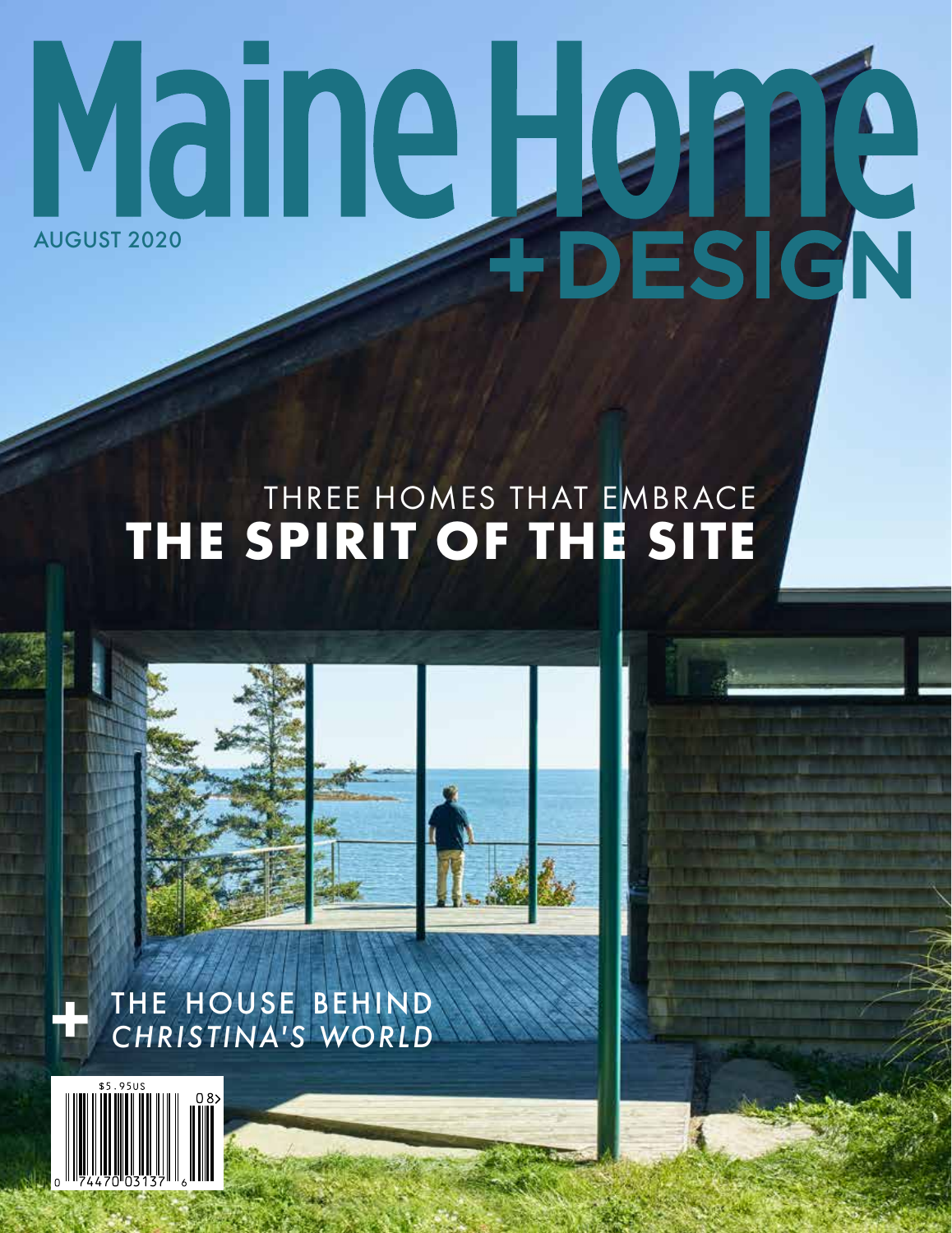### Maine Home

207-772-3373 mainehomedesign.com

If whole or part of this article is reproduced online, we ask that a link back to MaineHOME+DESIGN be placed. Thank you.